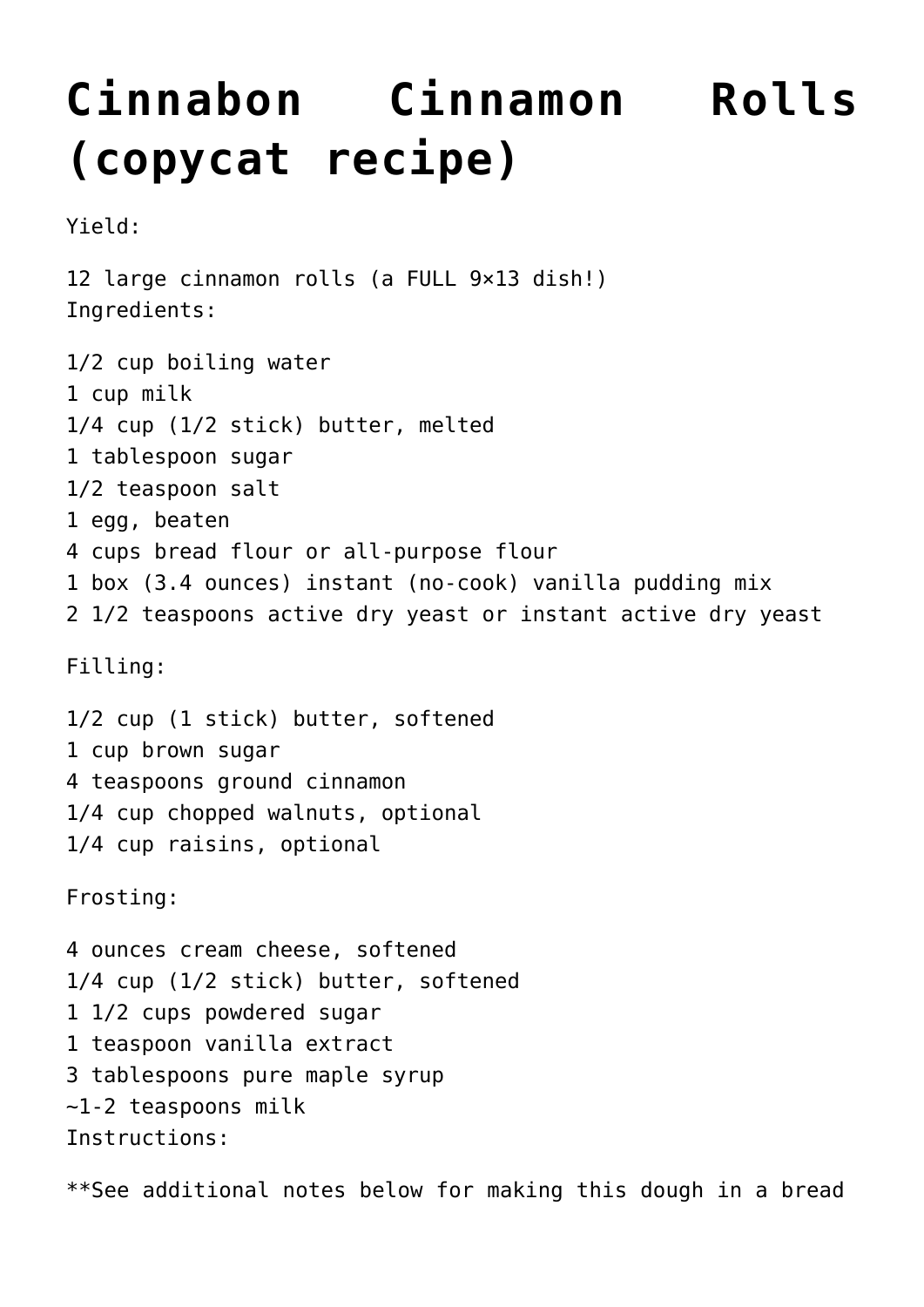1. In a large mixing bowl, combine the hot water with the cup of (cold) milk to make a warm milk-water mixture. Add the butter, sugar, salt, egg, and a cup of the flour. Stir to mix. 2. Without stirring between, add 2 more cups of flour, the vanilla pudding mix, and the dry yeast. Then stir to make a sticky dough. Add more flour as needed (about a cup more, or as much as it takes to make a smooth dough) and stir until too thick to stir. 3. Use clean hands to knead dough for 10-15 minutes, until smooth and elastic. With buttery hands, grease the top of the dough and cover the bowl of dough with a clean towel. Place in a warm location\* and let rise until double, about an hour. 4. Gently punch down dough ad knead for a minute or two, to remove excess air bubbles. On a lightly floured surface, roll dough into a rectangle about 12 inches by 17 inches. 5. Combine the first three filling ingredients and mix well. Heat in microwave 10 seconds to make spreadable. (It's okay if it's fairly thick.) Spread over rolled dough, covering as much of the surface as possible. Sprinkle nuts and raisins over dough if using. 6. Starting with the widest end, roll dough into a tight log.

machine\*\*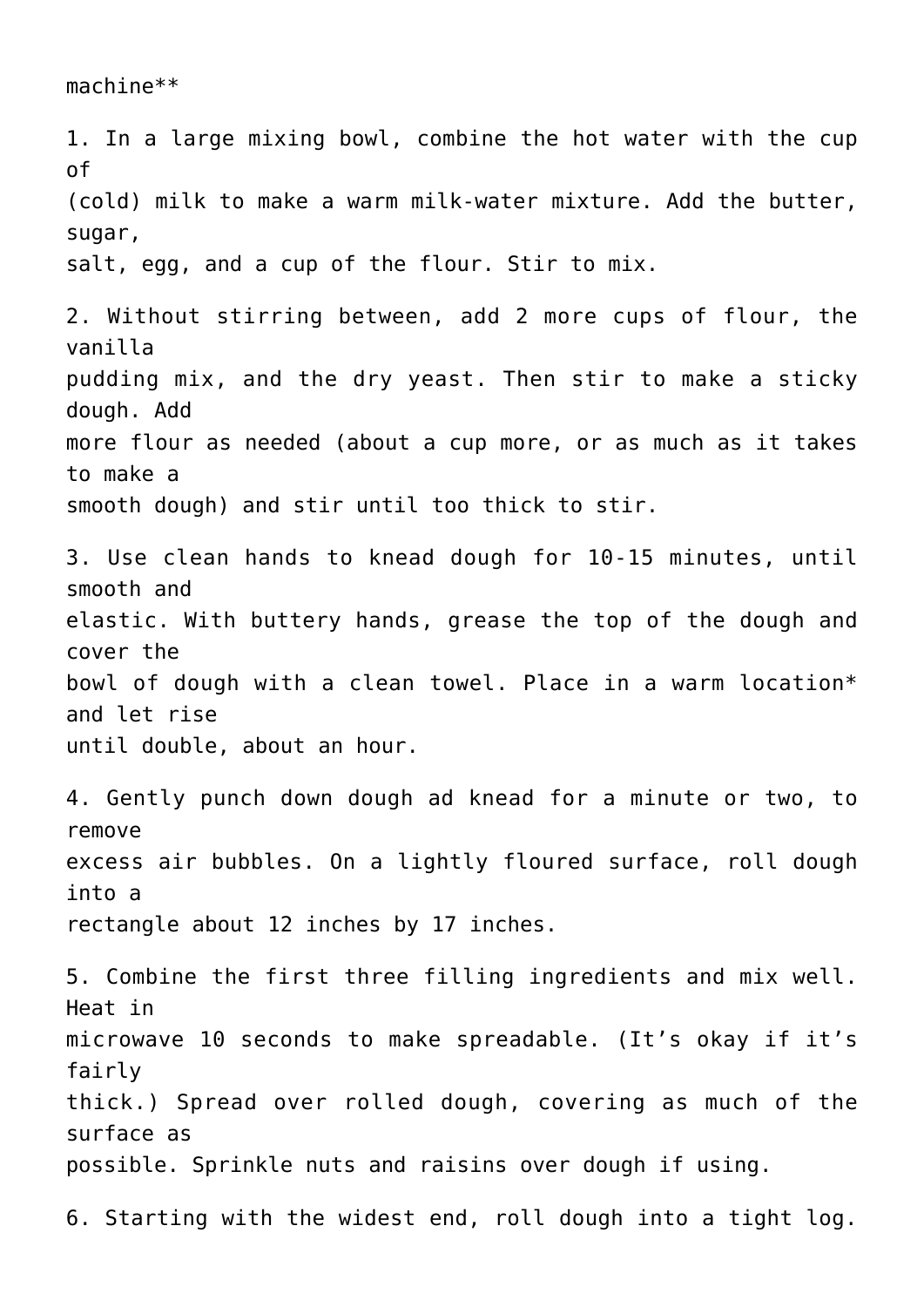Pinch edges to seal. With a thin sharp knife (I use a serrated knife), cut log into 12 equal slices. Place rolls in a lightly greased 9×13 inch glass baking dish. Cover with a clean towel and place in a warm location to rise until nearly double in size, about 30-45 minutes. 7. Bake rolls in a preheated 350 degree oven for 25-35 minutes. After about 20 minutes of baking, check on rolls and cover loosely with foil if they are getting too dark. Rolls can stay in the dish after baking; set the dish on a wire rack and cover with a clean towel to let it cool. 8. To make the frosting, cream the butter and cream cheese. Add powdered sugar, vanilla, and maple syrup and beat. Add enough milk to make a spreadable consistency, about 1-2 teaspoons. 9. Frost rolls while they are still warm for a drizzly melty look! Enjoy!